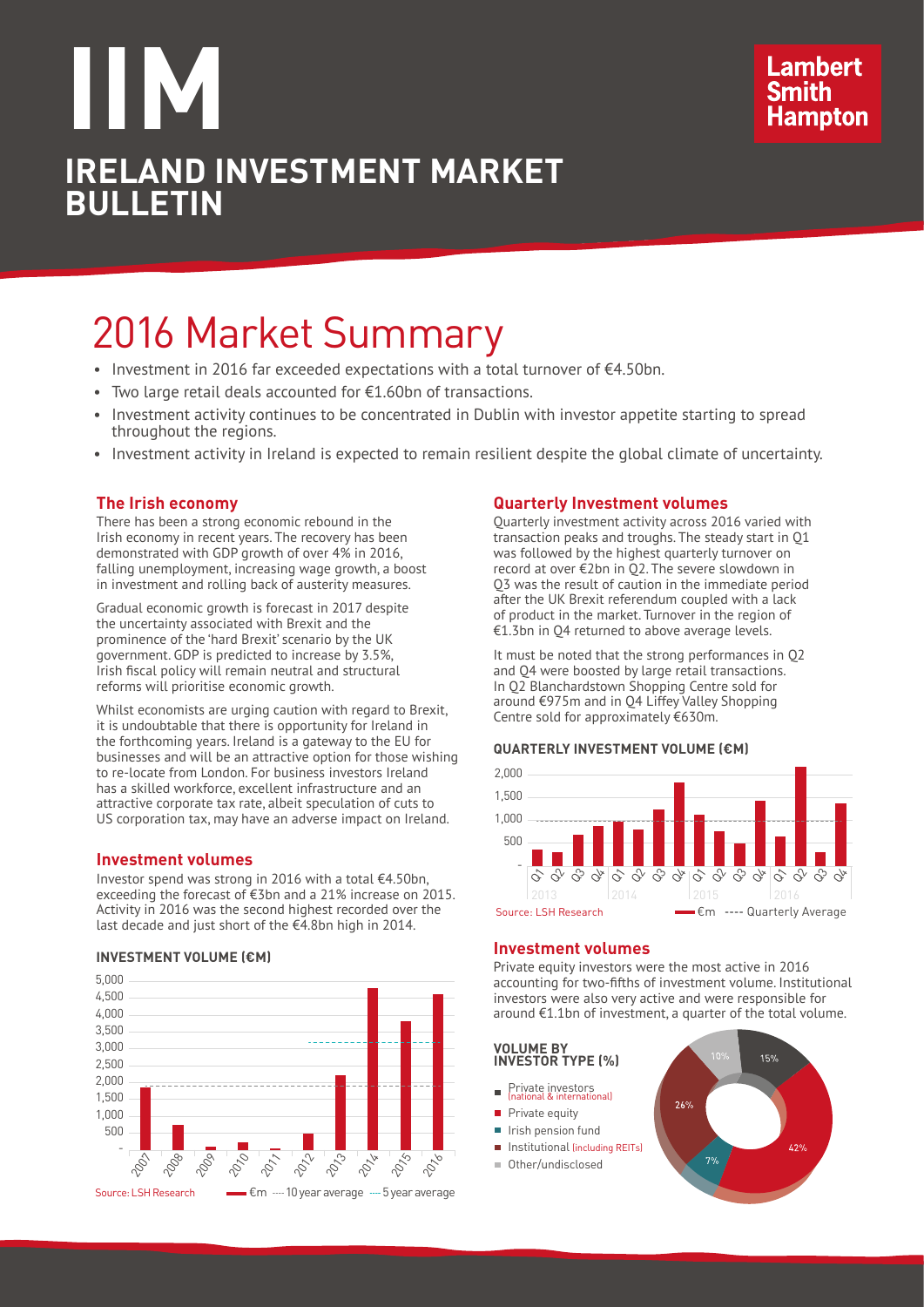# INVESTMENT

#### **Sector analysis**

2016 investment was dominated by retail and office deals. Retail investment at €2.3bn accounted for half of total investment volume, significantly larger than volume in recent years. This was boosted by Blackstone acquiring Blanchardstown Shopping Centre from Green Property for approximately €975m, and reportedly the largest deal in the history of the state.

At €1.5bn office transactions accounted for one third of the total investment volume. The €240m sale of One Spencer Dock in Dublin to an international fund and €140m sale of The Oval in Dublin to Patrizia were notable deals in this sector.

Whilst investment in the industrial sector accounted for only two percent of the total volume this equated to over €100m and was consistent with investment in 2015. Two industrial units at Rosemount Business Park in Dublin sold for €17.8m to IPUT Plc and a portfolio of units in Dublin and Cork sold off-market for €13m to a private investor.

Investment in the multi-family sector was strong at six percent. The Neptune Building in Dun Laoghaire sold for approximately €72.5m to a private investor and the Elm Park development in Dublin was bought by IRES for a reported €59m.

Deals in 'Other' sectors of the market accounted for 9% of the total transaction volume. Examples included the sale of the mixed-use Times Building in Dublin for €50m, Parnell Car Park in Dublin for €11.8m, student accommodation at Blackhall Place in Dublin for €11.5m and the Maldron Hotel in Cork for €8m.

#### **PROPORTION OF INVESTMENT VOLUME BY SECTOR (%)**



#### **Quarterly investment volume by sector (€m)**

The uplift in office and retail investment is illustrated in the quarterly breakdown by sector, with significant deals in these sectors in Q2 and Q4 2016.

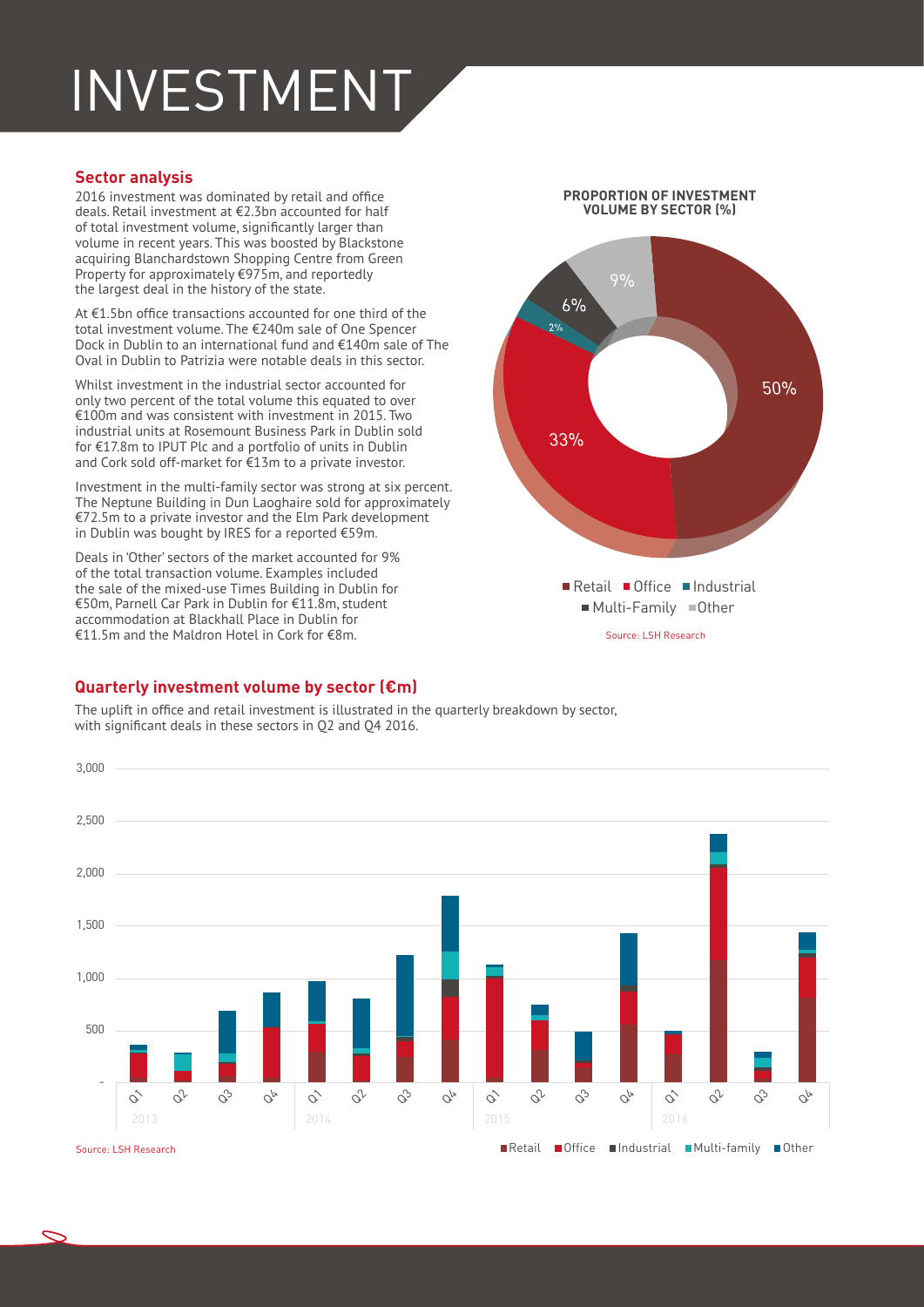#### **Top deals by quarter**

The table below details the top five deals in each quarter, and provides further evidence that large amounts of capital are still being deployed in the retail and office sector. Demand remains strong within the shopping centre investment

market. In three of the four quarters the top deal was for a key retail scheme throughout Ireland, specifically Whitewater (Q1), Blanchardstown (Q2) and Liffey Valley (Q4) shopping centres.

#### **TOP FIVE DEALS BY QUARTER 2016**

|                                                        | <b>Sector</b>     | <b>Price Achieved (€M)</b> |
|--------------------------------------------------------|-------------------|----------------------------|
| <b>QUARTER1</b>                                        |                   |                            |
| Whitewater Shopping Centre, Newbridge                  | Retail            | 180.0                      |
| Central Quay, Sir John Rodgerson Quay, Dublin 2        | Office            | 51.3                       |
| Golden Island Shopping Centre, Athlone                 | Retail            | 43.5                       |
| Royal Hibernian Way, Dawson Street, Dublin 2           | Mixed             | 32.0                       |
| 8 Hanover Quay, Dublin 2                               | Office            | 32.0                       |
| <b>QUARTER 2</b>                                       |                   |                            |
| Blanchardstown Shopping Centre, Dublin 15              | Retail            | 975.0                      |
| One Spencer Dock, Dublin 1                             | Office            | 240.0                      |
| Project Kells, Nassau Street & Dawson Street, Dublin 2 | Office            | 93.0                       |
| St Stephens Green, LXV, Dublin 2                       | Office            | 85.0                       |
| Elm Park, Dublin 4                                     | Multi-family      | 59.0                       |
| <b>QUARTER 3</b>                                       |                   |                            |
| The Neptune Building, Dun Laoghaire                    | Multi-family      | 72.5                       |
| Hume House, Dublin 4                                   | Office            | 35.0                       |
| Geata Na Cathrach, Fairgreen, Galway                   | Mixed use         | 20.0                       |
| The Apex Collection, Dublin                            | Office/Industrial | 19.7                       |
| Coldcut Park, Clondalkin, Dublin                       | Multi-family      | 18.3                       |
| <b>QUARTER 4</b>                                       |                   |                            |
| Liffey Valley Shopping Centre, Dublin 22               | Retail            | 630.0                      |
| Wilton Park House, Dublin 2                            | Office            | 60.0                       |
| Velasco Building Dublin 2                              | Office            | 58.0                       |
| Harbourmaster 2, IFSC, Dublin 1                        | Office            | 53.0                       |
| Times Building, D'Olier Street, Dublin 2               | Mixed use         | 50.0                       |

Source: LSH Research

#### **Market performance**

Current sentiment suggests prime yields in retail and office assets will hold at their current level, we anticipate a fall in industrial yields.

#### **Q4 2016 YIELDS**

| <b>SECTOR</b> | <b>PRIME YIELDS</b> |                         | <b>YIELD SENTIMENT</b> |
|---------------|---------------------|-------------------------|------------------------|
|               | Q4 2016             | 12 MONTH MOVEMENT (BPS) |                        |
| Retail        | 3.25%               |                         |                        |
| Office        | 4.50%               |                         |                        |
| Industrial    | $6.00\%$            | 75.                     |                        |

Source: LSH Research

Both capital growth and income returns have shown positive activity since 2013 and a turnaround in fortunes since the global financial crisis in 2007.

Since 2014 total return has been driven by capital growth. However, there has been a reduction in total return from

31.8% in 2014 to 12.1% in 2016. Yield compression has resulted from a multitude of market factors including increased demand from national and international investors, a lack of re-trade and product in the marketplace, and a change in buyer profile. We expect total return to remain relatively stable in 2017.